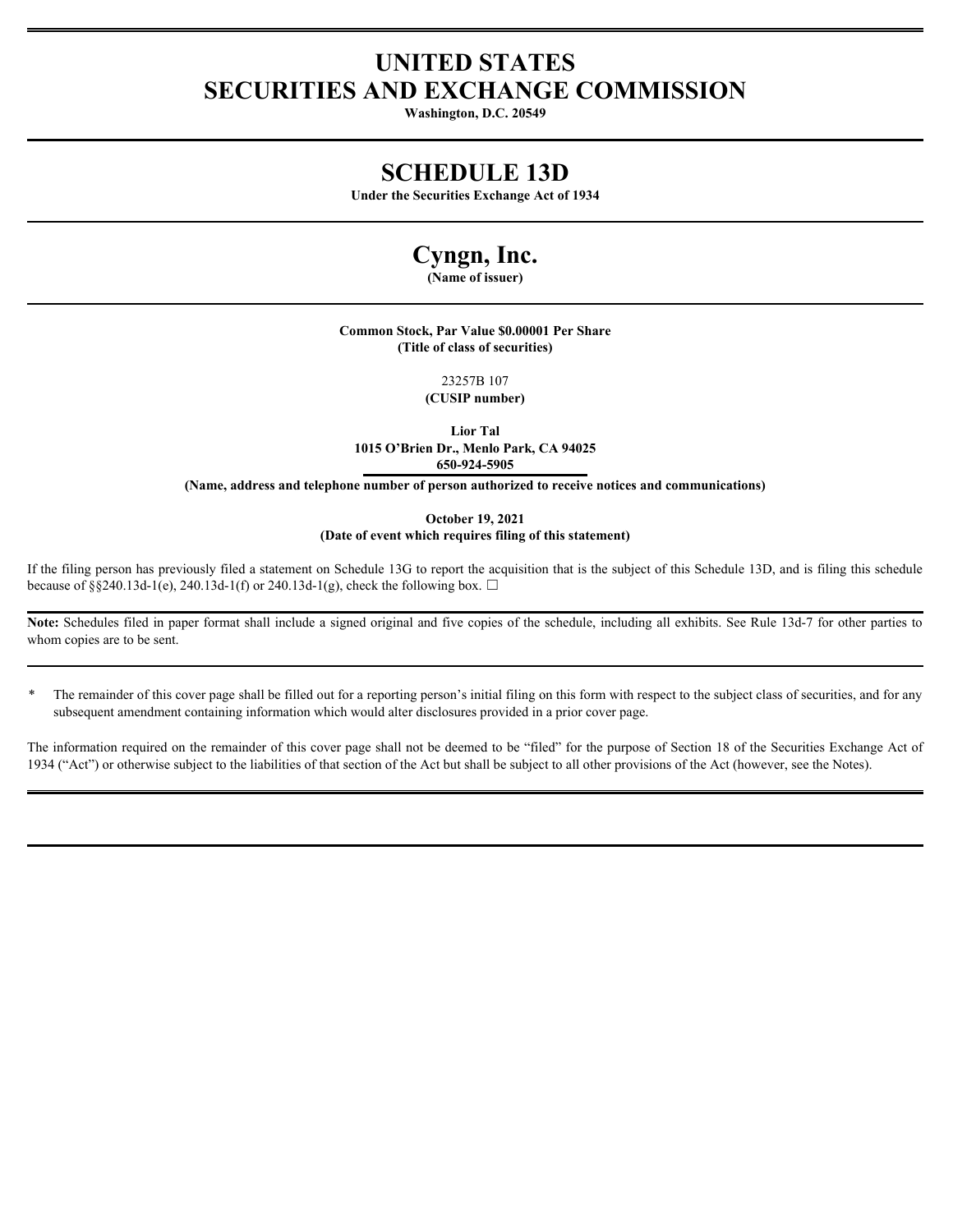## CUSIP No. 23257B 107

| (1)  | Names of reporting persons                                                                 |      |                          |  |  |  |  |
|------|--------------------------------------------------------------------------------------------|------|--------------------------|--|--|--|--|
|      | Lior Tal                                                                                   |      |                          |  |  |  |  |
| (2)  | Check the appropriate box if a member of a group (see instructions)                        |      |                          |  |  |  |  |
|      | (a) $\Box$<br>(b) $\Box$                                                                   |      |                          |  |  |  |  |
| (3)  | SEC use only                                                                               |      |                          |  |  |  |  |
| (4)  | Source of funds (see instructions)                                                         |      |                          |  |  |  |  |
|      | $\rm PF$                                                                                   |      |                          |  |  |  |  |
| (5)  | Check if disclosure of legal proceedings is required pursuant to Items 2(d) or 2(e) $\Box$ |      |                          |  |  |  |  |
| (6)  | Citizenship or place of organization                                                       |      |                          |  |  |  |  |
|      | <b>United States</b>                                                                       |      |                          |  |  |  |  |
|      | Number of                                                                                  | (7)  | Sole voting power        |  |  |  |  |
|      | shares<br>beneficially<br>owned by<br>each<br>reporting<br>person<br>with:                 |      | $5,365,004^{(1)}$        |  |  |  |  |
|      |                                                                                            | (8)  | Shared voting power      |  |  |  |  |
|      |                                                                                            | (9)  | Sole dispositive power   |  |  |  |  |
|      |                                                                                            |      | $5,365,004^{(1)}$        |  |  |  |  |
|      |                                                                                            | (10) | Shared dispositive power |  |  |  |  |
| (11) | Aggregate amount beneficially owned by each reporting person                               |      |                          |  |  |  |  |
|      | $5,365,004^{(1)}$                                                                          |      |                          |  |  |  |  |
| (12) | Check if the aggregate amount in Row (11) excludes certain shares (see instructions)       |      |                          |  |  |  |  |
| (13) | Percent of class represented by amount in Row (11)                                         |      |                          |  |  |  |  |
|      | $19.9\%^{(2)}$                                                                             |      |                          |  |  |  |  |
| (14) | Type of reporting person (see instructions)                                                |      |                          |  |  |  |  |
|      | $\mathbf{IN}$                                                                              |      |                          |  |  |  |  |
|      |                                                                                            |      |                          |  |  |  |  |

(1) Includes 4,865,004 shares of common stock, par value \$.00001 per share (the "Common Stock"), issuable upon the exercise of options that are exercisable within 60 days of February 3, 2022.

(2) Percentage is based upon 26,934,285 shares of common stock outstanding as of February 3, 2022.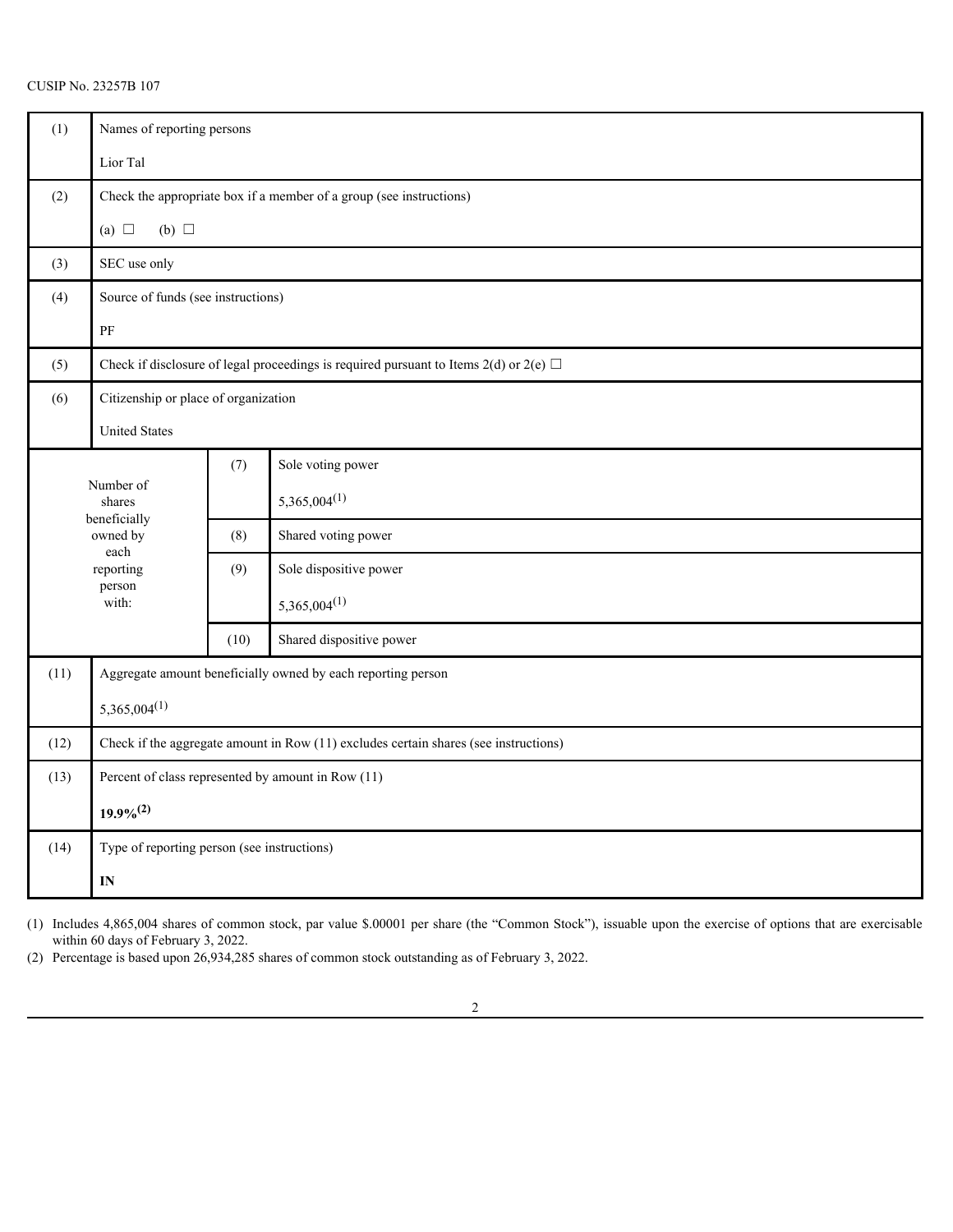#### **Item 1. Security and Issuer**

This Schedule 13D relates to shares of the common stock, \$0.00001 par value per share, of Cyngn, Inc., a Delaware corporation (the "Issuer"). The<br>This Schedule 13D relates to shares of the common stock, \$0.00001 par value address of the principal executive office of the Issuer is 1015 O'Brien Dr., Menlo Park, CA 94025.

#### **Item 2. Identity and Background**

- (a) This statement is being filed by Lior Tal (the "Reporting Person").
- (b) The Reporting Person's principal business address is 1015 O'Brien Dr., Menlo Park, CA 94025.
- (c) Reporting Person is the Chief Executive Officer, Director and 10% shareholder of the Issuer.
- (d) During the last five years, the Reporting Person has not been convicted in a criminal proceeding (excluding traffic violations or similar misdemeanors).
- (e) During the last five years, the Reporting Person has not been a party to a civil proceeding of a judicial or administrative body of competent jurisdiction Eventity and Issuer<br>This Schedule 13D relates to dhares of the common stock, \$0.00001 par value per share, of Cynga, Inc., a Delaware corporation (the "Issuer"). The<br>This principal executive office of the Issuer is 1015 O' activities subject to, federal or state securities laws or finding any violations with respect to such laws.
- (f) Reporting Person is a citizen of the United States of America.

#### **Item 3. Source and Amount of Funds or Other Consideration**

The 5,365,004 shares of Common Stock beneficially owned by Reporting Person includes 4,865,004 shares of Common Stock issuable upon the exercise of stock options that are exercisable within 60 days of February 3, 2022. The remaining 500,000 shares of Common Stock were acquired by the Reporting Person on February 2, 2022 pursuant to an exercise of stock options, at \$0.13 per share, of which the Reporting Person acquired directly from the Issuer.

#### **Item 4. Purpose of Transaction**

All of the Issuer's securities owned by the Reporting Person have been acquired for investment purposes only. The Reporting Person has no present plans or proposals that relate to or would result in any of the actions required to be described in subsections (a) through (j) of Item 4 of Schedule 13D.

#### **Item 5. Interest in Securities of the Issuer**

- (a) This statement is being filed by I for Tal (the "Reporting Person").<br>
(a) This statement is being filed by I for Tal (the "Reporting Person").<br>
(c) Dring the Las for years, the Reporting Person has not been a report by ownership includes 500,000 shares of Common Stock held directly and 4,865,004 shares of Common Stock issuable upon the exercise of stock options that are exercisable within 60 days of February 3, 2022. All percentages in this paragraph relating to beneficial ownership of Common Stock are based on This statement is being filed by Liot Tai (the "Reporting Person").<br>The Reporting Person's principal business address is 1015 O'Bicen Dr. Metho Park, CA 94025.<br>
The Reporting Person is the Colemn to The Common For Stock as Reporting Person has the right to acquire within 60 days of February 3, 2022 (4,865,004 shares) are deemed to be outstanding for purposes of calculating his beneficial ownership percentage.
- (b) The Reporting Person has the sole power to vote and dispose of all 5,365,004 shares of Common Stock, including the stock options. However, the shares of Common Stock underlying the options may not be voted unless and until such stock options are exercised and such shares issued.
- (c) Except for the transaction which is the subject of this Schedule 13D, there were no other transactions effected in the last 60 days by the Reporting Person.
- (d) To the best knowledge of the Reporting Person, no person other than the Reporting Person has the right to receive or the power to direct the receipt of dividends from, or the proceeds from the sale of the shares of Common Stock covered by this statement and reported in Item 5(a).
- (e) Not applicable.

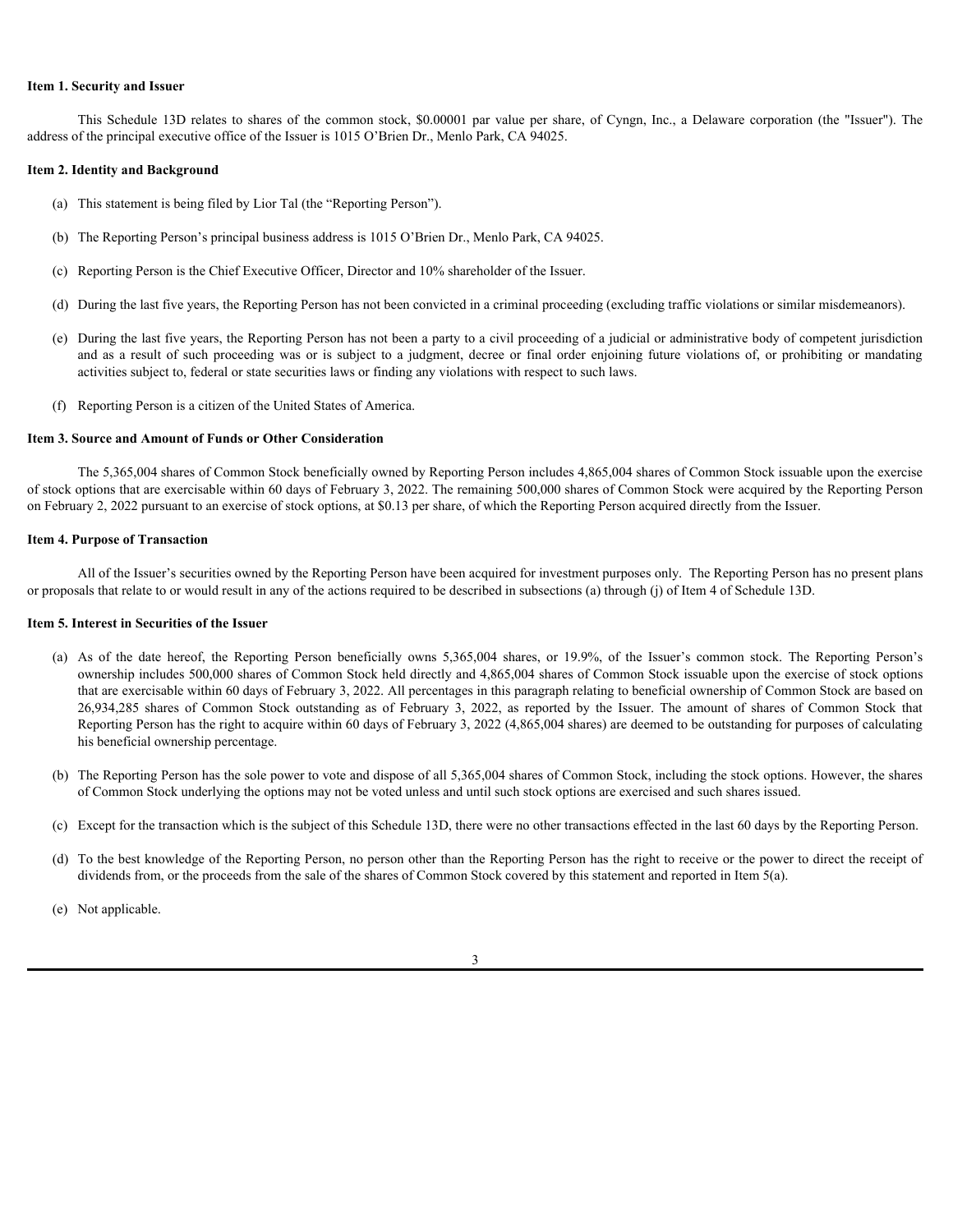### **Item 6. Contracts, Arrangements, Understandings or Relationships with Respect to Securities of the Issuer**

The following table summarizes the terms of all outstanding options that the Issuer has granted to the Reporting Person.

*Options (right to buy Common Stock)*

|               | <b>No. of Shares of</b><br>Common Stock<br>Underlying |                       |      |                                                                                                          |
|---------------|-------------------------------------------------------|-----------------------|------|----------------------------------------------------------------------------------------------------------|
| Date of Grant | Option                                                | <b>Exercise Price</b> |      | <b>Vesting Schedule</b>                                                                                  |
| 03/23/2018    | 453.789 \$                                            |                       | 0.13 | These options are fully vested.                                                                          |
| 03/23/2018    | 2.424.215 \$                                          |                       | 0.13 | These options are fully vested.                                                                          |
| 05/31/2018    | $1,987,000$ \$                                        |                       | 0.22 | These options are fully vested.                                                                          |
| 07/26/2021    | $1,600,000$ \$                                        |                       | 2.88 | On the first year anniversary of the date of grant of July 26, 2021, 400,000 shares of the total option  |
|               |                                                       |                       |      | will vest. Thereafter, for the next 12 months, 33,333 shares shall vest monthly, such that on the second |
|               |                                                       |                       |      | anniversary of the date of grant an additional 400,000 shares of the total option will vest. Thereafter, |

the 6th anniversary of the date of grant.

for the next 48 months 16,667 shares of the option will vest monthly until the option is fully vested on

#### **Item 7. Material to Be Filed as Exhibits**

None.

4